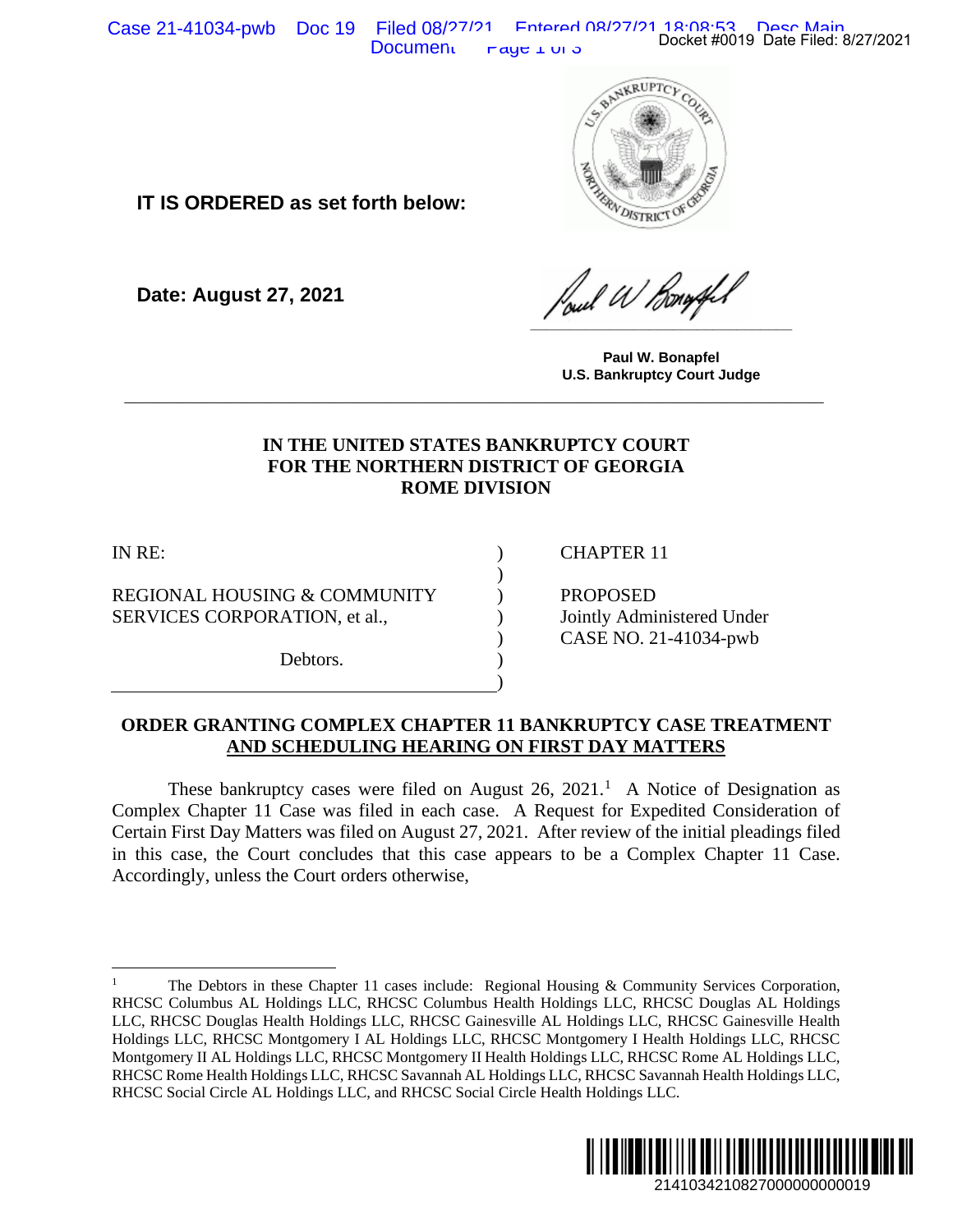### IT IS ORDERED:

I. This Case shall proceed in accordance with the Procedures for Complex Chapter 11 Cases pursuant to General Order 26-2019;

II. The Request for Expedited Consideration of Certain First Day Matters is GRANTED. Notice is hereby given that the Court shall hold a hearing to consider the First Day Matters listed below **on August 31, 2021, at 2:00 p.m.** The hearing shall be conducted via Zoom using Judge Bonapfel's Virtual Hearing Room. A link to connect to Judge Bonapfel's Virtual Hearing Room is available on his webpage at [https://www.ganb.uscourts.gov/content/honorable-paul-w](https://www.ganb.uscourts.gov/content/honorable-paul-w-bonapfel)[bonapfel.](https://www.ganb.uscourts.gov/content/honorable-paul-w-bonapfel) Please join the virtual room 10 minutes prior to the hearing. If you experience difficulty in connection, please contact the law clerk via email at [Beth\\_Harrill@ganb.uscourts.gov](mailto:Beth_Harrill@ganb.uscourts.gov) or by telephone at (404) 215-1020.

 $X$  JOINT MOTION FOR JOINT ADMINISTRATION [Doc. 4]

 $X$  MOTION FOR ORDER EXTENDING TIME TO FILE SCHEDULES AND STATEMENT OF FINANCIAL AFFAIRS [Doc. 6]

 X MOTION RE MAINTENANCE OF BANK ACCOUNTS AND EXISTING CASH MANAGEMENT [Doc. 7]

 $X$  MOTION TO PAY PRE-PETITION WAGES, SALARIES, ET AL. [Doc. 9]

 X MOTION FOR ENTRY OF INTERIM ORDER AUTHORIZING USE OF CASH COLLATERAL [Doc. 11]

 X MOTION FOR INTERIM APPROVAL OF POST-PETITION SECURED AND SUPER PRIORITY FINANCING PURSUANT TO SECTION 364(c) OF THE BANKRUPTCY CODE [Doc. 12]

X MOTION PURSUANT TO 11 U.S.C. § 366, FOR ENTRY OF INTERIM ORDER (1) DETERMINING ADEQUATE ASSURANCE OF PAYMENT FOR FUTURE UTILITY SERVICES AND (2) RESTRAINING UTILITY COMPANIES FROM DISCONTINUING, ALTERING, OR REFUSING SERVICE [Doc. 8]

MOTION TO ESTABLISH INTERIM NOTICE PROCEDURES

MOTION FOR ORDER APPROVING INTERIM RETENTION OF PROFESSIONALS

MOTION FOR ORDER APPROVING PAYMENT OF PRE-PETITION CLAIMS OF CERTAIN CRITICAL VENDORS